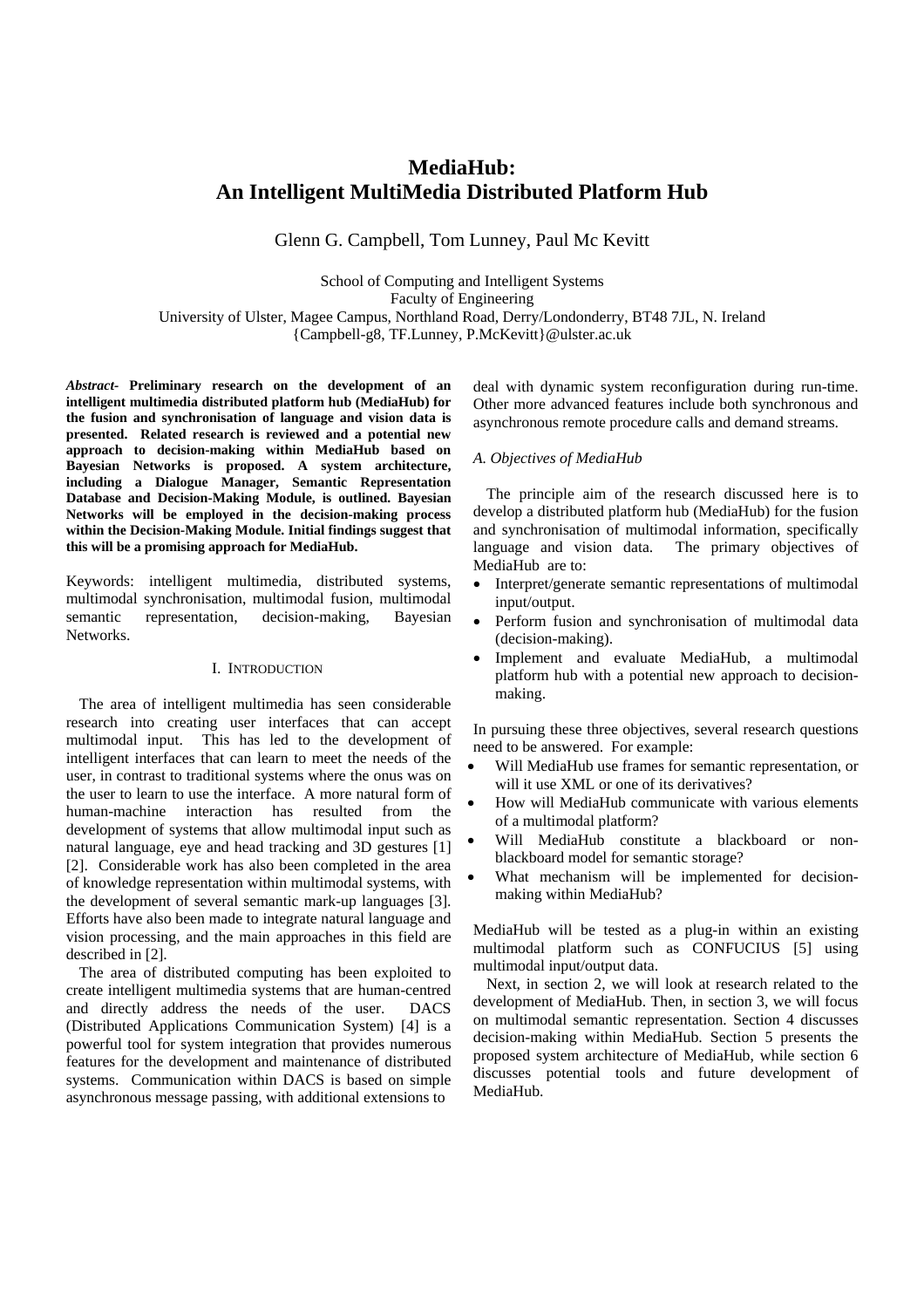## II. RELATED RESEARCH

This section gives a review of related research that is relevant to the design and implementation of MediaHub. Section 2.1 provides a review of the area of distributed processing, whilst section 2.2 looks at existing multimodal distributed platforms.

### *A. Distributed Processing*

Recent advances in the area of distributed systems have seen the development of several software tools for distributed processing. These tools are utilised in the creation of a range of distributed platforms.

The Open Agent Architecture (OAA) [6] is a generalpurpose infrastructure for creating systems that contain multiple software agents. OAA allows such agents to be developed in different programming languages and run on different platforms. All agents interact using the InterAgent Communication Language (ICL). ICL is a logic-based declarative language used to express high-level, complex tasks and natural language expressions.

JATLite [7] incorporates a set of Java packages that enable multi-agent systems to be constructed using Java. JATLite provides a Java agent platform that uses the KQML (Knowledge Query and Manipulation Language) Agent Communication Language (ACL) [8] for inter-agent communication. KQML is a message format and messagehandling protocol used to support knowledge sharing among agents.

.NET [9] is the Microsoft Web services strategy that allows applications to share data across different operating systems and hardware platforms. The web services provide a universal data format that enables applications and computers to communicate with one another. Based on XML, the web services allow communication across platforms and operating systems, irrespective of what programming language is used to write the applications.

CORBA [10] is a specification released by the Object Management Group (OMG). A major component of CORBA is the Object Request Broker (ORB), which delivers requests to objects and returns results back to the client. The operation of the ORB is completely transparent to the client, i.e. the client doesn't need to know where the objects are, how they communicate, how they are implemented, stored or executed. CORBA uses the Interface Description Language (IDL), with syntax similar to C++, to describe object interfaces.

## *B. Multimodal Platforms*

Numerous intelligent multimedia distributed platforms currently exist. With respect to these platforms, of particular interest to the design of MediaHub are their methods of semantic representation, storage and decision-making (fusion and synchronisation). Ymir [11] is a computational model for creating

autonomous creatures capable of human-like communication with real users. Ymir represents a distributed, modular approach that bridges between multimodal perception, decision and action in a coherent framework. The modules within Ymir are divided into four process collections. The Reactive Layer operates on relatively simple data. The Process Control Layer controls the global aspects of the dialogue and manages the communicative behaviour of the agent. The Content Layer hosts the processes that interpret the content of the multimodal input and generate suitable responses. The Action Scheduler within Ymir is used to coordinate appropriate actions. There are three main blackboards implemented in Ymir, and communication is achieved via message passing. The first blackboard, called the Functional Sketchboard, is primarily used for information exchange between the Reactive Layer and the Process Control Layer. The second blackboard is called the Content Blackboard. This deals with communication between the Process Control Layer and the Content Layer. The messages that are posted on the Content Blackboard are less timecritical than those on the Functional Sketchboard. The third blackboard is called the Motor Feedback Blackboard and is used to keep track of which part of a stream of actions is currently being planned or carried out by the Action Scheduler. Within the Ymir architecture, a prototype interactive agent called Gandalf has been created. Gandalf is capable of fluid turn-taking and dynamic sequencing.

CHAMELEON [12] is a platform for developing intelligent multimedia applications that makes use of DACS for process synchronisation and intercommunication. The hub of CHAMELEON consists of a dialogue manager and a blackboard. The role of the blackboard is to keep track of interactions over time, using frames for semantic representation. The architecture of CHAMELEON is shown in Fig. 1. CHAMELEON consists of ten modules, mostly programmed in C and C++, which are glued together by the DACS communications system. The blackboard and dialogue manager form the kernel of CHAMELEON. The blackboard stores the semantic representations produced by the other modules, keeping a history of all interactions. Communication between modules is achieved by exchanging semantic representations between themselves or the blackboard.



Fig.1. Architecture of CHAMELEON [12]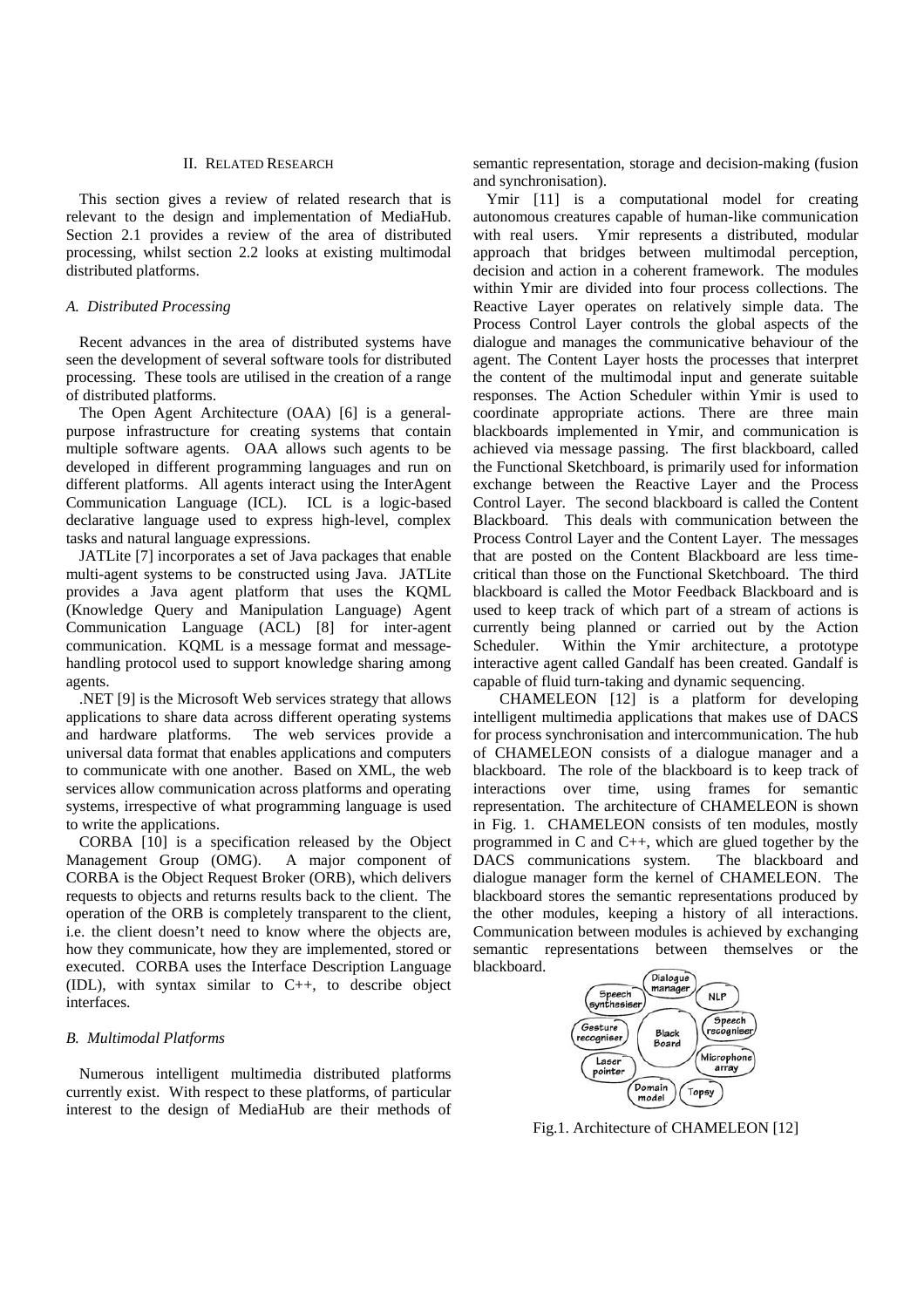SmartKom [13] is a multimodal dialogue system that is being developed to help overcome the problems of interaction between people and machines. SmartKom focuses on developing multimodal interfaces for applications in the home, public and mobile domains. The system uses a combination of speech, gestures and facial expressions to facilitate a more natural form of human-computer interaction, allowing face-to-face interaction with its conversational agent Smartakus. For example, in the public domain, the user can allocate the task of finding a library to Smartakus.

 MIAMM [14] is an abbreviation for Multidimensional Information Access using Multiple Modalities. The aim of the MIAMM project is to develop new concepts and techniques that will facilitate fast and natural access to multimedia databases using multimodal dialogues.

# III. MULTIMODAL SEMANTIC REPRESENTATION

 One of the central questions in the development of intelligent multimedia or multimodal systems is what form of semantic representation should be used. The term 'semantic representation' refers to the method employed to represent the meaning of media representation [3]. This semantic representation must support interpretation and generation, multimodal input and output and a variety of semantic theories. The representation may contain architectural, environmental and interactional information. Architectural information comprises the producer/consumer of the information, information confidence and input/output devices. Environmental representation contains timestamps and spatial information, whilst interactional information includes the speaker/user's state. The majority of the work in multimodal systems employs either frames or XML as the method of semantic representation. A discussion will follow on both of these approaches.

## *A. Frames*

 A frame is a collection of attributes with associated values that represent some real world entity. Minsky [15] first introduced frames as a method of semantically representing situations in order to facilitate decision-making and reasoning. The idea of frames is based on human memory and the psychological view that, when faced with a new problem, humans select an existing frame (remembered framework) and adapt it to fit the new situation by changing appropriate details. Although frames have limited capabilities on their own, a frame system provides a powerful mechanism for encoding information to support reasoning and decision-making. Frames can be used to represent concepts, including real world objects, for example "the village of Dromore". The frames used to represent each concept have slots which represents the attributes of the concept. Frame-based methods of semantic representation are implemented in Ymir [11] and CHAMELEON [12].

[SPEECH-RECOGNISER UTTERANCE:(Point to Hanne's office) INTENTION: instruction! TIME: timestamp]

[GESTURE GESTURE: coordinates (3, 2) INTENTION: pointing TIME: timestamp]

Fig. 2. Example frame from CHAMELEON [12]

Fig. 2 shows an example of the frame semantic representation that is utilised in CHAMELEON. The example frame in Fig. 2 illustrates how speech and gesture input are represented using input frames in the CHAMELEON platform. Note that although the syntax and structure of frames will vary from system to system, the basic idea of knowledge representation will remain the same.

## *B. XML*

 Besides frames, the other most popular method of semantic representation in multimodal systems is XML (eXtensible Mark-up Language). XML, created by W3C (World Wide Web Consortium) [16], is a derivative of SGML (Standard Generalised Mark-up Language). XML was originally designed for use in large-scale electronic publishing but is now used extensively in the exchange of data via the web. XML documents contain both parsed and unparsed data, with the former being either mark-up or character data (data between a pair of start and end mark-ups). The mark-up encodes a description of the storage layout and logical structure of the document. A mechanism is provided within XML that allows constraints to be imposed on the storage layout and logical structure. The main purpose of XML is to provide a mechanism that can be used in the mark-up and structuring of documents. XML is different to HTML in that tags are only used within XML to delimit pieces of data. The interpretation of the data is left completely to the application that reads it. Another advantage of using XML is that it is possible to easily create new XML tags.

With respect to semantic representation, SmartKom [13] and MIAMM [14] both use an XML-based method of semantic representation. It is common that a derivative of XML is used for semantic representation. For example, SmartKom uses an XML-based mark-up language, M3L (MultiModal Markup Language), to semantically represent information passed between the various components of the platform. An example of M3L is shown in Fig. 3. The M3L code in Fig. 3 is used to present a list of TV broadcasts to the user in response to a user-request. The exchange of information within MIAMM is also facilitated through a derivative of XML called MMIL (Multi-Modal Interface Language). Any programming language can manipulate data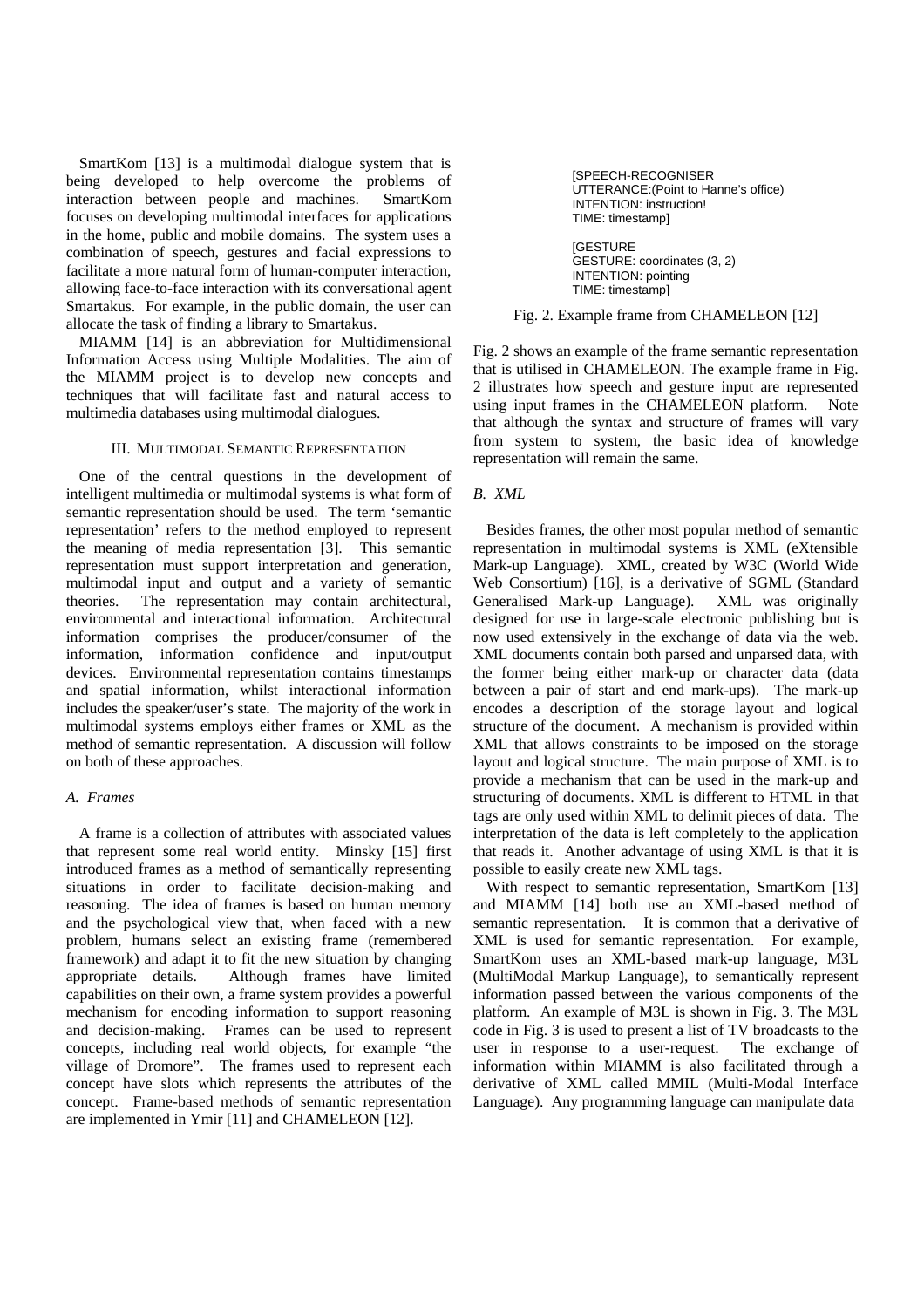```
<presentationTask> <presentationGoal>
     <inform> <informFocus> <RealizationType>list </RealizationType> 
</informFocus> </inform> 
    <abstractPresentationContent> 
<discourseTopic> <goal>epg_browse</goal> </discourseTopic> 
<informationSearch id="dim24"><tvProgram id="dim23"> 
   <broadcast><timeDeictic id="dim16">now</timeDeictic> 
             <between>2003-03-20T19:42:32 2003-03-
20T22:00:00</between> 
      <channel><channel id="dim13"/> </channel>
   </broadcast></tvProgram> 
</informationSearch> 
      <result> <event>
<pieceOfInformation> 
   <tvProgram id="ap_3"> 
<broadcast> <beginTime>2003-03-20T19:50:00</beginTime> 
      <endTime>2003-03-20T19:55:00</endTime> 
      <avMedium> <title>Today's Stock News</title></avMedium> 
     <channel>ARD</channel>
</broadcast>…….. 
       </event> </result>
</presentationGoal> </presentationTask>
```
Fig. 3. Example M3L code [13]

in XML and a range of middleware technology exists for managing data in XML format.

# IV. DECISION-MAKING WITHIN MEDIAHUB

The aim of this research is to develop a multimodal platform hub (MediaHub) which will use a potential new approach to decision-making over language and vision data. We will now consider the types of decisions that MediaHub will be required to make. Essentially these can be divided into two main categories:

- Decisions relating to input
- Decisions relating to output

With regard to decisions concerning input, these can be further categorised into the following three areas:

- Determining the semantic content of the input.
- Fusing the semantics of the input (into frames). That is, fuse the semantics of the language input such as "Whose office is this?" with the visual input (i.e. the pointing information/data) [12].
- Resolving any ambiguity at the input.

An example of ambiguity at the input could be if the user points three times while saying "Show me the best possible route from this office to this office" [12]. Here, synchronisation (e.g. using timestamps) could be used to determine which two offices the user is referring to. Another example could be in an industrial environment where a control technician points at two computer consoles saying "Copy all files from the 'process control folder' of this computer to a new folder called 'check data' on that computer." In this example, synchronisation of the visual and audio input may be needed to determine which two computers the control technician is referring to. Resolving ambiguity at the input will be a key objective for the decision-making component of MediaHub.

In relation to decisions at the output, synchronisation issues could arise in order to match, for example, a laser movement with a speech output. As is the case in CHAMELEON [12], a statement of the form "This is the best route from Paul's office to Glenn's office" may need to be synchronised with the laser output tracing the route between the two offices. A decision may also need to be made on what is the best modality to use at the output (i.e. language or vision?). For example, the directions from one office to another may be best presented visually using a laser, while a response to a user's query may be better presented using natural language output. Another example could be when the driver of a car asks an in-car intelligent system for directions to the nearest petrol station. Here the system could respond by presenting a map to the driver or by dictating directions using speech output. The system response in this case would depend on whether or not the car was moving. That is, if the car is stopped in a lay-by, the response could be given to the user via the map. If however the car is moving (i.e. the drivers eyes are pre-occupied on the road), then the system would respond using speech output.

Of course, there are numerous other possible decisions that will be needed in relation to multimodal input and output in MediaHub. Ultimately, the decisions required in MediaHub will depend on its application. The ideal scenario for a multimodal platform hub is that it will be capable of making all possible decisions that could be required in a multimodal system.

#### V. SYSTEM ARCHITECTURE

MediaHub will be an intelligent multimedia distributed platform hub for the fusion and synchronisation of language and vision data. MediaHub's proposed architecture is shown in Fig. 4.

The key components of MediaHub are:

- Dialogue Manager
- Semantic Representation Database
- Decision-Making Module

The role of the Dialogue Manager is to facilitate the interactions between all components of the platform. It will act as a blackboard module, with all communication between components achieved via the Dialogue Manager. It will also



Fig. 4. Architecture of MediaHub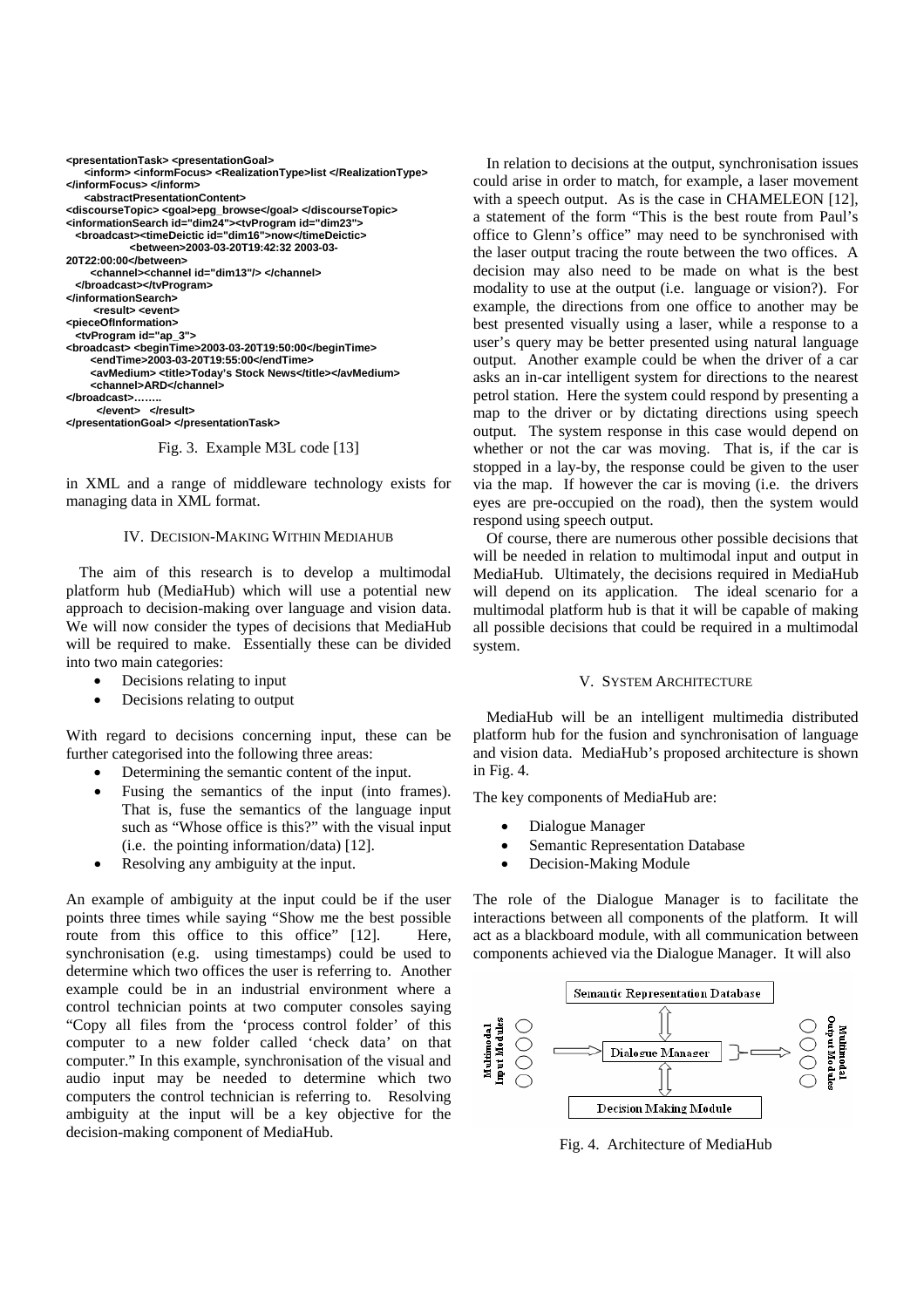be responsible for the synchronisation of the multimodal input and output.

The Semantic Representation Database in MediaHub will use an XML-based method of semantic representation. XML has been chosen due to its widespread use in the area of knowledge and semantic representation in intelligent multimedia. XML's ease of use will allow it to be easily integrated into MediaHub.

The Decision-Making Module will employ an Artificial Intelligence (AI) technique to provide decision-making on language and vision data. Bayesian Networks and CPNs (Causal Probabilistic Networks) [17] are currently being investigated, to determine if they will be suitable for decision-making within MediaHub. It may also be possible to use other techniques such as Fuzzy Logic, Neural Networks, Genetic Algorithms or a combination of techniques to provide this functionality. With regard to multimodal input and output, existing input/output data structures will be assumed.

Fig. 5 illustrates the flow of data through MediaHub, with the semantic representation, decision-making and synchronisation processes delineated within the dashed rectangle. The circles represent the main processes within the hub. The multimodal input data is first parsed by suitable processing tools and is then passed on to the dialogue manager. The information is then semantically represented using an XML-based semantic representation language. The dialogue manager has the option of using the decision making database, though the data may simply be passed on to the synchronisation process, as indicated in the diagram. It is anticipated that the data flow and the MediaHub architecture will be constantly refined as the development of MediaHub progresses.

## VI. POTENTIAL TOOLS AND FUTURE DEVELOPMENT

The development of MediaHub is in its infancy. Key decisions that lie ahead relate to the method of semantic representation, semantic storage, communication and decision-making. Several implementations of XML could be used by the Semantic Representation Database. Initially, XHTML + Voice may be a suitable choice, since it combines the vision capabilities of XHTML and the speech capabilities of VoiceXML. Other XML-based languages such as the Synchronised Multimedia Integration Language (SMIL) and EMMA (Extensible MultiModal Annotation mark-up language) will also be considered.

A major focus of the future development of MediaHub will be in the area of decision-making over multimodal data. The HUGIN software tool [17], a tool implementing Bayesian Networks as CPNs, will be investigated for its potential to provide MediaHub with decision-making capabilities. Hugin offers an API which is implemented in the form of a library written in the C, C++ and Java programming languages. The

API can be used like any other library and can be linked to applications, allowing them to implement Bayesian decisionmaking. The Hugin API encloses a high performance inference engine that, when given descriptions of causal relationships, can perform fast and accurate reasoning. Whilst Hugin may be used for the development of MediaHub, Microsoft's MSBNx [18] is also a viable option – particularly if the .NET framework is to be used as a distributed processing tool within MediaHub. Other software tools for implementing Fuzzy Logic, Neural Networks and Genetic Algorithms will also be considered.

#### VII. CONCLUSION

 The objectives of MediaHub, in providing a distributed platform hub for the fusion and synchronisation of language and vision data, have been defined. A review of various existing distributed systems and multimodal platforms has given an insight into the recent advances and achievements in the area of intelligent multimedia distributed computing. The various existing methods of multimodal semantic representation, storage and decision-making, which will be of critical importance in the development of MediaHub, were also considered. The area of Bayesian Networks has been considered with regard to the possibility of using Bayesian decision-making in MediaHub. This provides a potential new approach to decision-making over language and vision data. In conclusion, this paper presents a summary of the motivation for, and future direction of, the development of MediaHub.



Fig. 5. Data flow in MediaHub